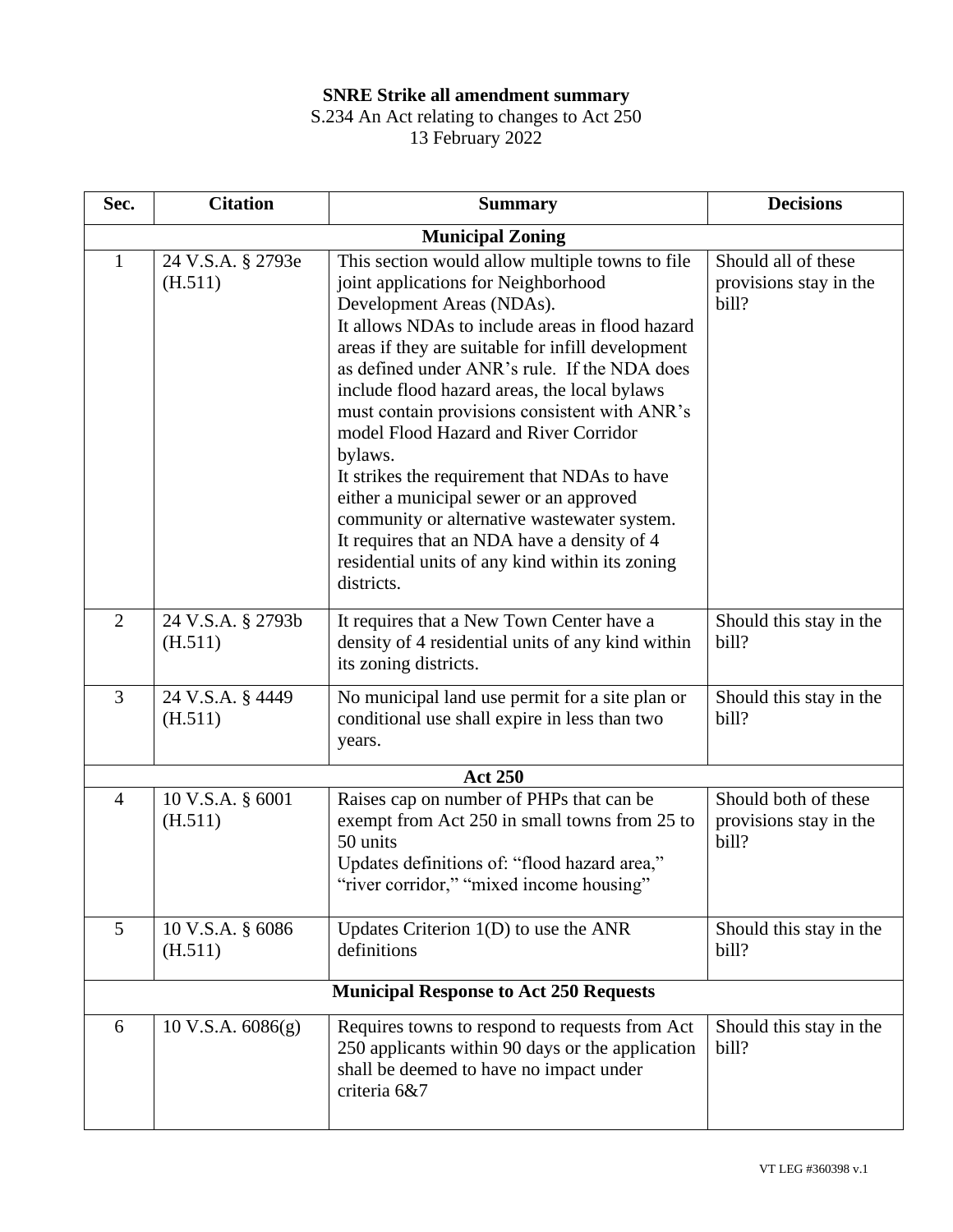|                                     |                                | <b>Forest Blocks</b>                                                                                                                         |                                                                                                                                                                                         |  |  |  |
|-------------------------------------|--------------------------------|----------------------------------------------------------------------------------------------------------------------------------------------|-----------------------------------------------------------------------------------------------------------------------------------------------------------------------------------------|--|--|--|
| $\tau$                              | 10 V.S.A. § 6001               | Adds definitions related to forest blocks and<br>connecting habitat to be used in criterion 8C                                               | Should this stay in the<br>bill? Are these the<br>definitions that should<br>be used? Should the<br>definition of<br>"fragmentation" be<br>removed since it is not<br>used in the bill? |  |  |  |
| 8                                   | 10 V.S.A. §<br>6086(a)(8)      | Adds new criterion to Act 250-8C which<br>requires applicants to not cause undue adverse<br>impacts to forest blocks and connecting habitats | Should this stay in the<br>bill? Is this the<br>language that should be<br>used for the new<br>criterion or should the<br>language from H.233<br>be used?                               |  |  |  |
| 9                                   |                                | Rulemaking for new Criterion 8C- forest blocks<br>and connecting habitat                                                                     | Should this stay in the<br>bill?                                                                                                                                                        |  |  |  |
| 10                                  | 10 V.S.A. § 127                | Requires ANR to map forest blocks and to<br>establish procedures for updating maps.                                                          | Should this stay in the<br>bill?                                                                                                                                                        |  |  |  |
| 11                                  | 10 V.S.A. § 6001               | Puts the "Road Rule" into statute. Requires<br>roads, as defined, to get an Act 250 permit                                                   | Should this stay in the<br>bill? What length of<br>road should trigger Act<br>250 jurisdiction?                                                                                         |  |  |  |
| <b>Wood Product Manufacturers</b>   |                                |                                                                                                                                              |                                                                                                                                                                                         |  |  |  |
| 12                                  | 10 V.S.A. § 6001               | Definitions for Wood Product Manufacturers                                                                                                   | Should this stay in the<br>bill?                                                                                                                                                        |  |  |  |
| 13                                  | $10 \text{ V.S.A. }$ § 6086(c) | Permit conditions for Wood Product<br>Manufacturers                                                                                          | Should this stay in the<br>bill?                                                                                                                                                        |  |  |  |
| <b>Jurisdiction in 1-acre towns</b> |                                |                                                                                                                                              |                                                                                                                                                                                         |  |  |  |
| 14                                  | 10 V.S.A. § 6001               | Amends the language to make the jurisdictional<br>trigger for 1-acre towns identical to the<br>language for 10-acre towns                    | Is this necessary in<br>light of Supreme Court<br>overturning its original<br>ruling in the Snowstone<br>case?                                                                          |  |  |  |